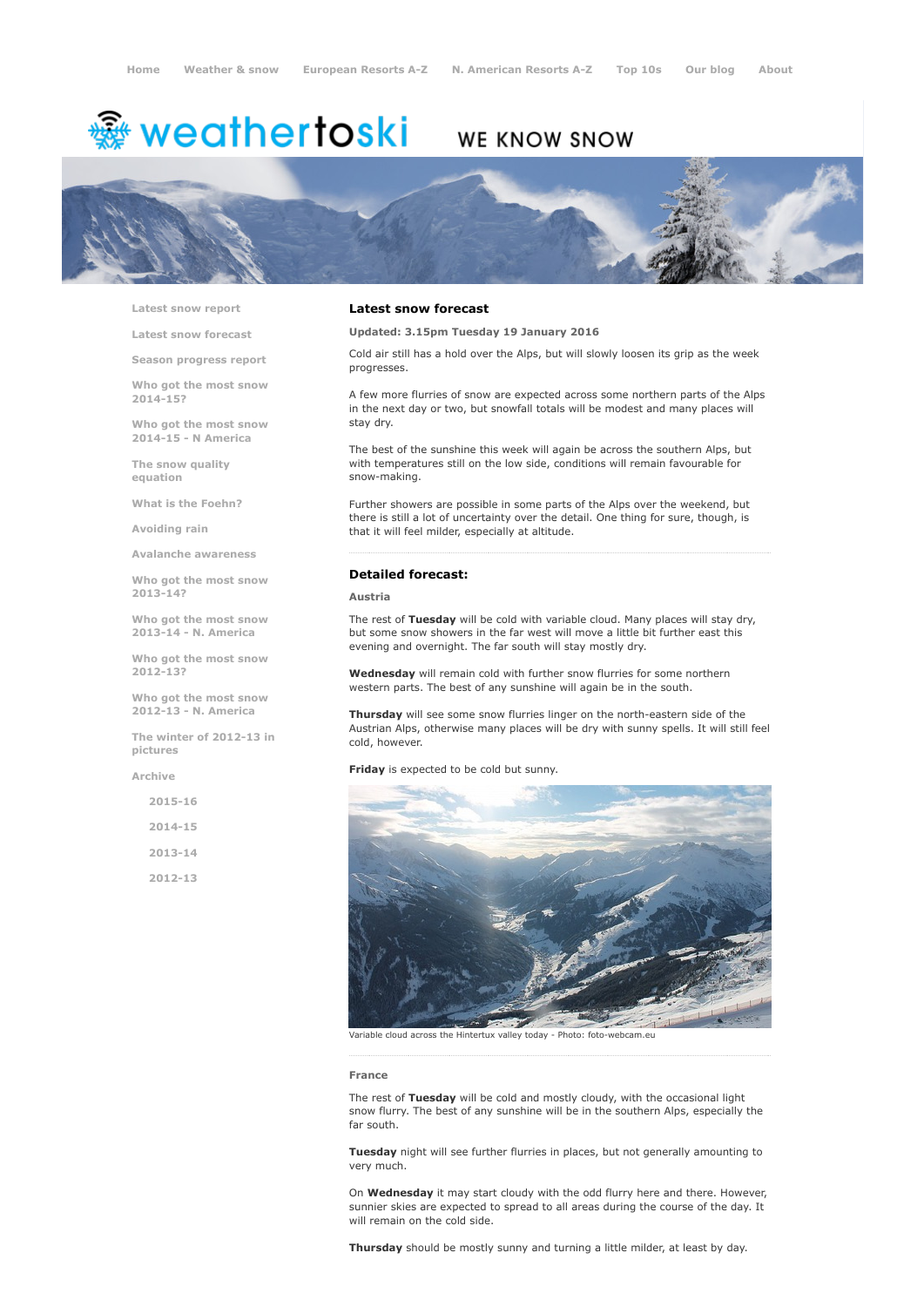

[Contact](http://www.weathertoski.co.uk/about-1/contact-us/) us and we'll do our best to answer it...

E: [info@weathertoski.co.uk](mailto:fraser@weathertoski.co.uk)

T: +44 (0)20 3151 3154



Sunny skies in the southern French Alps today. This is Les Orres Photo: lesorres.com

#### Italy

The rest of today (Tuesday) will be cold and mostly dry, with variable cloud but some good spells of sunshine in most places.

It will remain cold on **Wednesday** with long spells of sunshine and just a little cloud here and there.

Thursday and Friday will also be mostly fine with day time temperatures creeping up a little.



Fine again on the Italian side of the Alps today, as it will be for much of the week. This is Antagnod Photo: monterosa-ski.com

#### Switzerland

The rest of Tuesday will be mostly cloudy in the northern and western Swiss Alps, with occasional light snow flurries. The south will see more in the way of sunshine, but it will feel cold everywhere.

It will remain cold on Wednesday with further snow flurries in some northern and eastern parts of the Swiss Alps. Elsewhere any cloud should break up to allow some good spells of sunshine.

Thursday and Friday will be mostly sunny and turning a little milder, at least by day.



Cloudy in the north-eastern Swiss Alps today, with occasional light snow flurries. This is Flumserberg Photo: flumserberg.ch